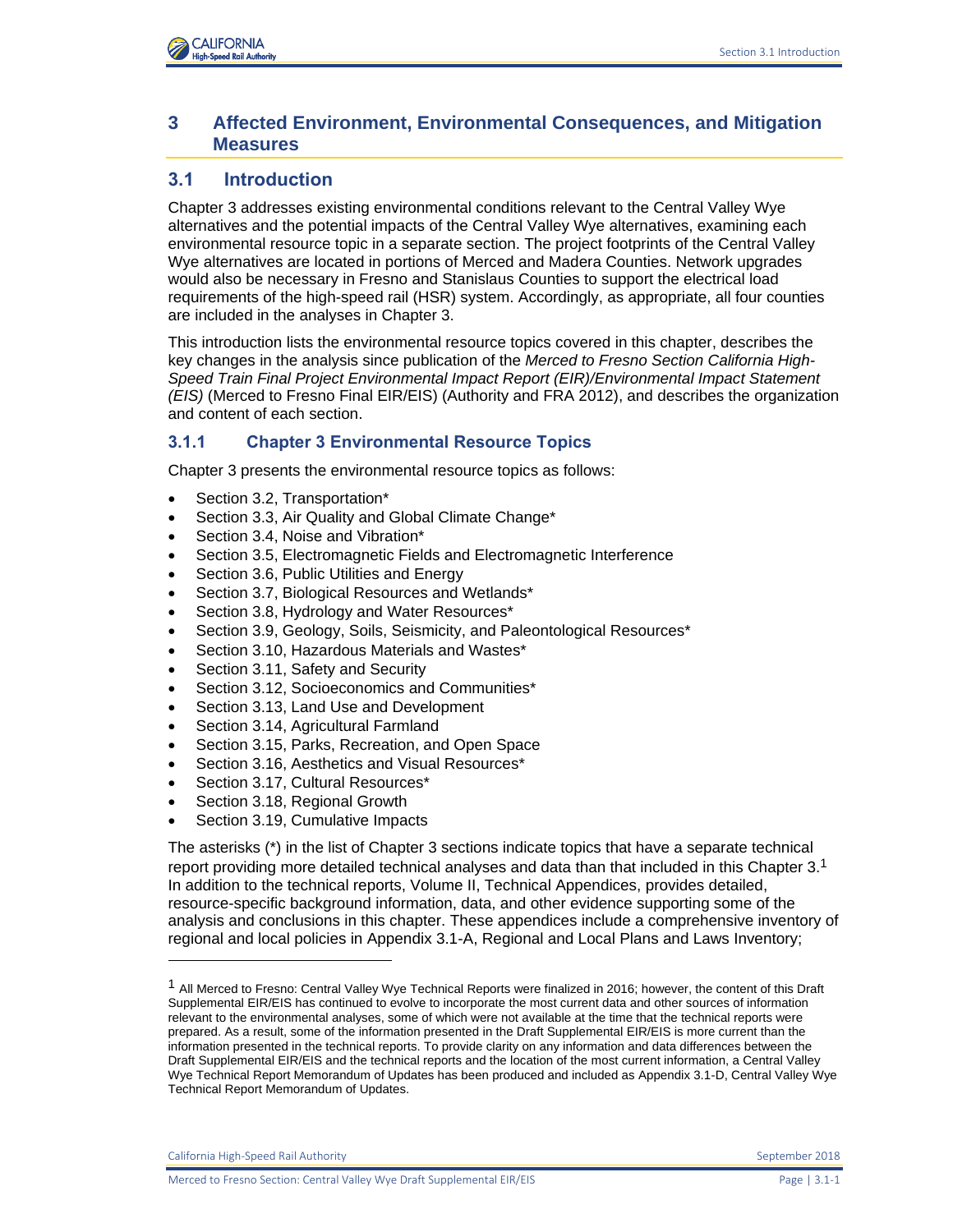detailed mapping of the parcels intersected by each of the Central Valley Wye alternatives in Appendix 3.1-B, Parcels Within the Central Valley Wye Alternatives Project Footprints; Appendix 3.1-C, Comparison of Central Valley Wye Mitigation Measures and Merced to Fresno Final EIR/EIS Mitigation Measures; and Appendix 3.1-D, Central Valley Wye Technical Report Memorandum of Updates. The technical reports and Volume II technical appendices prepared for this Draft Supplemental EIR/EIS are available on the California High-Speed Rail Authority's (Authority) website:

[http://hsr.ca.gov/Programs/Environmental\\_Planning/supplemental\\_merced\\_fresno.html](http://hsr.ca.gov/Programs/Environmental_Planning/supplemental_merced_fresno.html)

## **3.1.2 Changes in Analysis since the Merced to Fresno Final EIR/EIS**

To improve readability, the structure of the impact analysis in this document is different from that used in the Merced to Fresno Final EIR/EIS. The structure in this *Merced to Fresno Section: Central Valley Wye Draft Supplemental EIR/EIS* (Draft Supplemental EIR/EIS) differs with respect to the following items.

- **Order in which impacts are presented**. Both the Merced to Fresno Final EIR/EIS and this Draft Supplemental EIR/EIS present impacts that could occur during construction and operations. The impact titles and numbers have changed. Some impacts previously listed under construction are now listed under operations because, while the Merced to Fresno Final EIR/EIS asked the underlying question "how long does the impact last?" this Draft Supplemental EIR/EIS asks the question "when does the impact occur?" This means, for example, that an impact that lasts a long time but occurs during construction, such as removing riparian trees to clear the construction site, was moved from the operations analysis in the Merced to Fresno Final EIR/EIS to the construction analysis in this Draft Supplemental EIR/EIS. This organizational shift does not change the overall analysis of impacts in terms of context, duration, or intensity but rather improves the way in which these impacts are organized and presented to the reader.
- **Electrical interconnections and network upgrades.** The Merced to Fresno Final EIR/EIS described and analyzed electrical interconnection facilities associated with the HSR. While network upgrades were anticipated, the locations of such upgrades were unknown. A 2016 Technical Study Report completed by Pacific Gas and Electric (PG&E) determined what network upgrades would be required to existing infrastructure to meet the projected power demands of the HSR system within the 345‐mile portion of the train corridor located within PG&E's service territory (PG&E 2016). Appendix 2-D, Electrical Interconnections and Network Upgrades, contains a detailed project description of specific electrical interconnections and network upgrades (EINU) associated with the Central Valley Wye alternatives, as well as the related air quality modeling, noise modeling, and a biological resources survey memo. Archeological and Historical Architectural Survey Reports Addendums have also been prepared and appended to the corresponding technical reports. With the exceptions noted previously, the existing conditions and impact analysis specific to the EINU are contained entirely within the resources sections of this Draft Supplemental EIR/EIS.
- **Impact avoidance and minimization features (IAMF)**. Project features identified in the Merced to Fresno Final EIR/EIS that avoid or minimize impacts and are applicable to the Central Valley Wye alternatives are renamed and included in this Draft Supplemental EIR/EIS as IAMFs. IAMFs would be incorporated by the Authority as part of the selected Central Valley Wye alternative's design and would become standard conditions of future construction contracts. In addition, in some cases, mitigation measures identified in the Merced to Fresno Final EIR/EIS are included in this Draft Supplemental EIR/EIS as IAMFs. For example, the Merced to Fresno Final EIR/EIS included mitigation measure Bio-MM#1, Designate Project Biologist(s), Contractor's Biologist(s), and Project Biological Monitor(s). The Authority has since made this a standard program-wide requirement applicable to all HSR project sections, and therefore BIO-MM#1 is now included in this Draft Supplemental EIR/EIS, as well as other HSR project sections, as BIO-IAMF#1, Project Biologist.

September 2018 California High-Speed Rail Authority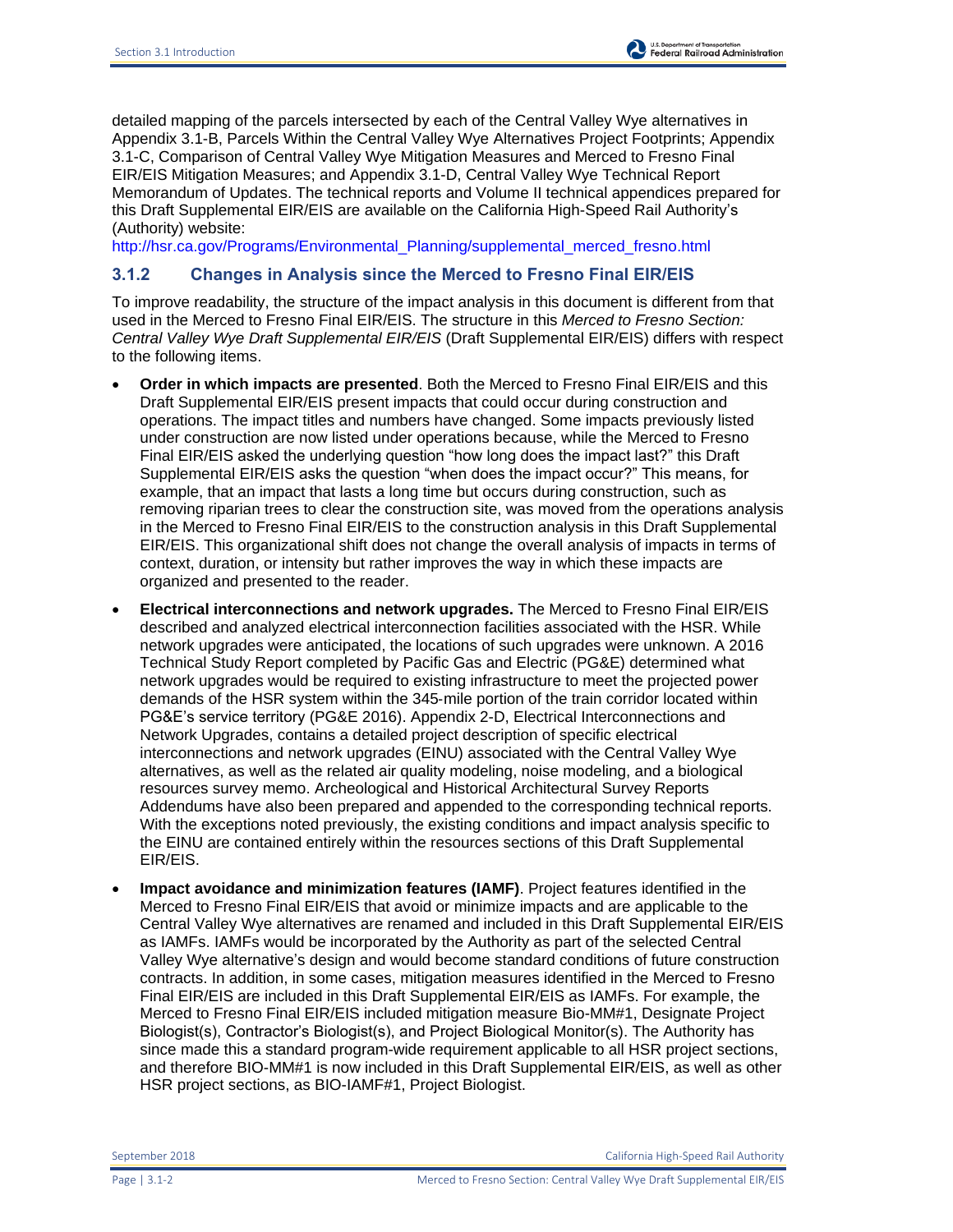

 **Mitigation measures**. This Draft Supplemental EIR/EIS includes mitigation measures for environmental impacts that could result from construction and operation of the Central Valley Wye alternatives. The mitigation measures in this Draft Supplemental EIR/EIS were largely included in the Merced to Fresno Final EIR/EIS; however, in some cases the mitigation measures in this document are reworded or combined for clarification. For example, the Merced to Fresno Final EIR/EIS included mitigation measure Bio-MM#24, Erect Amphibian Exclusion Fencing, which requires exclusion fencing for the protection of California tiger salamander as well as other amphibious species. This Draft Supplemental EIR/EIS includes BIO-MM#12, California Tiger Salamander Exclusion Fencing, which provides the same level of protection for California tiger salamander, but is worded slightly differently from mitigation measure Bio-MM#24 in the Merced to Fresno Final EIR/EIS to better address specific requirements for this species. Protection for other amphibious species in this Draft Supplemental EIR/EIS is provided in IAMFs and mitigation measures. In some cases, there are also new mitigation measures in this Draft Supplemental EIR/EIS that were not included in the Merced to Fresno Final EIR/EIS.

## **3.1.3 Chapter 3 Organization and Content**

This Draft Supplemental EIR/EIS divides each section for the resource topics in Chapter 3 into the subsections described below.

### **3.1.3.1 Introduction**

The introduction presents an overview of the resource topic and the issues considered in the analysis, and it defines the relevant resource issues. This section also identifies separate technical reports and appendices that support the analysis, as applicable, and other related environmental resource sections where this topic is discussed. This Draft Supplemental EIR/EIS uses many of the same sources and methods as the Merced to Fresno Final EIR/EIS; this section identifies the similarities and differences between the two analyses.

## **3.1.3.2 Laws, Regulations, and Orders**

This section identifies any applicable updates or additions to the legal and regulatory framework that have occurred since publication of the Merced to Fresno Final EIR/EIS.

## **3.1.3.3 Compatibility with Plans and Laws**

#### *Content of Resource Sections*

Each resource section in Chapter 3 includes the following sections:

- 1. Introduction
- 2. Laws, Regulations, and Orders
- 3. Compatibility with Plans and Laws
- 4. Methods for Evaluating Impacts
- 5. Affected Environment
- 6. Environmental Consequences
- 7. Mitigation Measures
- 8. Impacts Summary for NEPA Comparison of Alternatives
- 9. CEQA Significance Conclusions

This section addresses California Environmental Quality Act (CEQA) and National Environmental Policy Act (NEPA) requirements to describe a proposed project's inconsistencies or conflicts with applicable federal, state, and local land use and other plans and laws. CEQA Guidelines require that an EIR discuss any inconsistencies between the proposed project and applicable general plans, specific plans, and regional plans (CEQA Guidelines,  $\S$  15125(d)).<sup>2</sup> The Council on Environmental Quality (CEQ) regulations require a discussion of conflicts between a proposed undertaking and the objectives of federal, regional, state, local and tribal<sup>3</sup> land use plans, policies, and laws, as well as a description of the extent to which the Authority and the Federal Railroad Administration (FRA) would reconcile the inconsistencies (CEQ Regulations, §§ 1502.16(c), 1506.2(d)). This discussion is provided in each resource section under the heading Compatibility

California High-Speed Rail Authority September 2018

l

Merced to Fresno Section: Central Valley Wye Draft Supplemental EIR/EIS Page | 3.1-3

 $2$  All citations in this document to the "CEQA Guidelines" are references to the California Code of Regulations, Title 14, Division 6, Chapter 3, Sections 15000–15387.

<sup>3</sup> No designated tribal lands exist in the vicinity of the Central Valley Wye alternatives and no analysis of tribal land use policies is provided.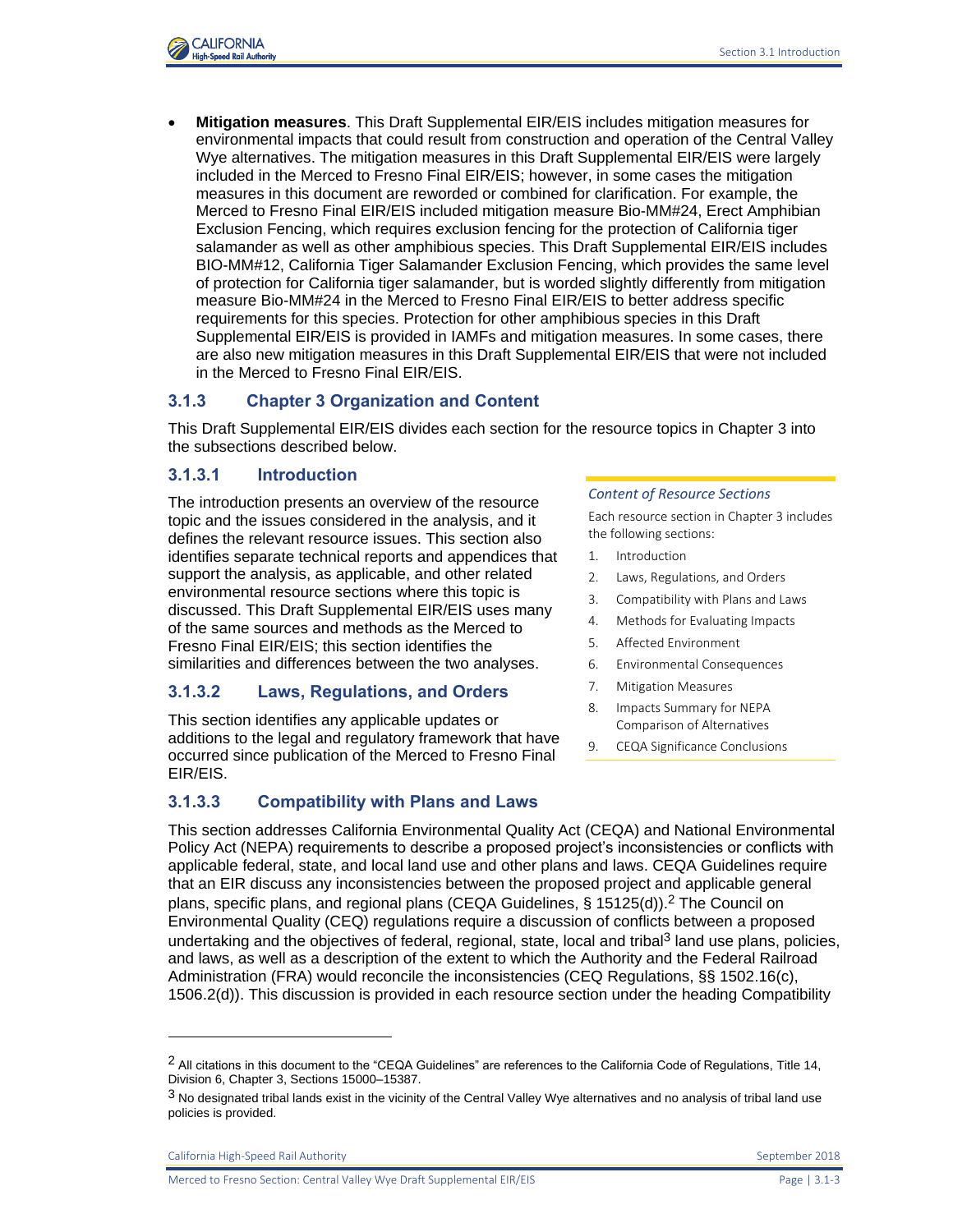with Plans and Laws. A complete inventory of the pertinent regional and local Plans and Laws appears in Appendix 3.1-A.

# **3.1.3.4 Methods for Evaluating Impacts**

This section defines the resource study area (RSA), describes the methods used to evaluate the impacts of implementing the Central Valley Wye alternatives, and discusses the thresholds used for determining significance under CEQA for each resource topic. The methods for evaluating NEPA impacts are consistent with FRA Procedures for Considering Environmental Impacts (64 Fed. Reg. 28545), and the methods for evaluating CEQA impacts are consistent with the CEQA Guidelines.

The methods for evaluating impacts apply to the analysis for both NEPA and CEQA unless otherwise indicated. In most cases, the methods used to collect data and evaluate potential impacts for each resource topic are the same as the data collection and impact evaluation methods found in the Merced to Fresno Final EIR/EIS. A complete description of the methods is presented in the sections for each resource along with a description of any substantive differences in the methods for analysis between the Draft Supplemental EIR/EIS and the Merced to Fresno Final EIR/EIS. In some instances, the Authority and FRA updated their methods for the impact analysis or the Authority uses new thresholds for determining significance under CEQA. This Draft Supplemental EIR/EIS includes updated data collected since the Merced to Fresno Final EIR/EIS was approved. If still current, data collected for the Merced to Fresno Final EIR/EIS also informs this impact evaluation.

### **Definition of Resource Study Areas**

The RSAs are the geographic boundaries in which the environmental investigations specific to each resource topic were conducted and therefore vary in context by each resource topic. A resource topic may have more than one RSA depending on the impacts being analyzed. The RSAs pertinent to each specific resource topic are described in each resource subsection (Section 3.2 through Section 3.18) and for cumulative impacts (Section 3.19). [Figure 3.1-1](#page-4-0) illustrates the components of a typical RSA.

Each RSA covers a geography that includes:

- Area necessary to define characteristics and context of the resource
- Facilities or features within the project footprints of the Central Valley Wye alternatives and associated activities that could affect the resource
- Area necessary to determine the direct and indirect impacts (both beneficial and adverse) of the Central Valley Wye alternatives

#### **Impact Avoidance and Minimization Features**

The evaluation of impacts takes into account the beneficial influence of IAMFs, which are part of the Central Valley Wye alternatives and would be included by the Authority as part of final design and construction to avoid and minimize impacts (see Section 2.2.3.7, Impact Avoidance and Minimization Features, for more information). IAMFs are standard practices and design features that provide specific means to avoid and minimize environmental and community impacts. IAMFs may involve the development of a plan or program, such as a dust control plan to minimize impacts on air quality, or require or restrict an action, such as limiting construction material delivery hours to minimize impacts on traffic during peak travel times, to achieve a specific outcome. IAMFs differ from mitigation measures in that they are part of the Central Valley Wye alternatives and would be implemented by the Authority as a binding commitment included as part of project approval. In contrast, mitigation measures (where adopted) would further reduce, compensate for, or offset impacts of the Central Valley Wye alternatives. This Draft Supplemental EIR/EIS labels and numbers IAMFs. For example, AG-IAMF#1 refers to the first agricultural (AG) resources–related IAMF.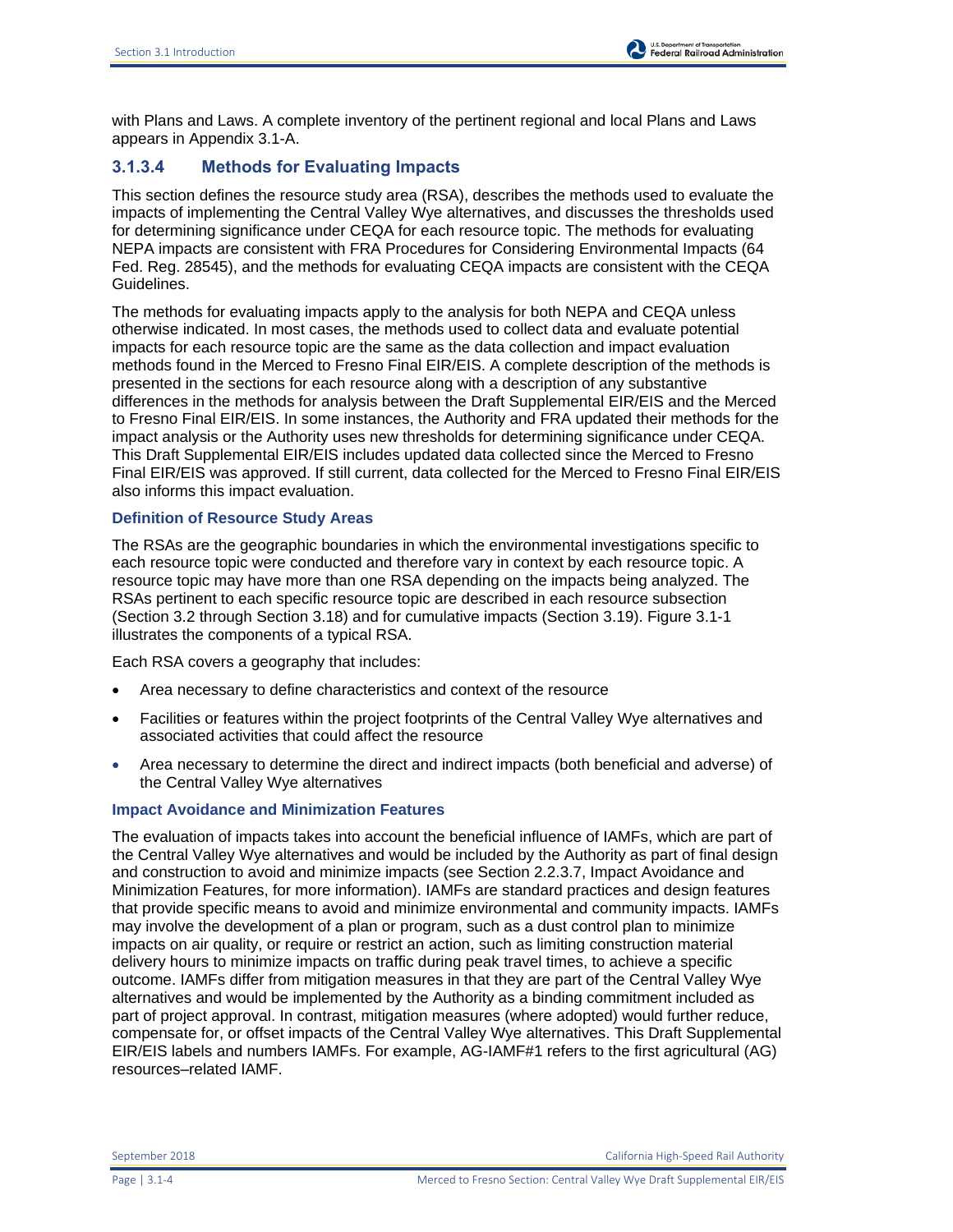



<span id="page-4-0"></span>*Source: Authority and FRA 2017* DRAFT – NOVEMBER 30, 2016

**Figure 3.1-1 Typical Resource Study Area**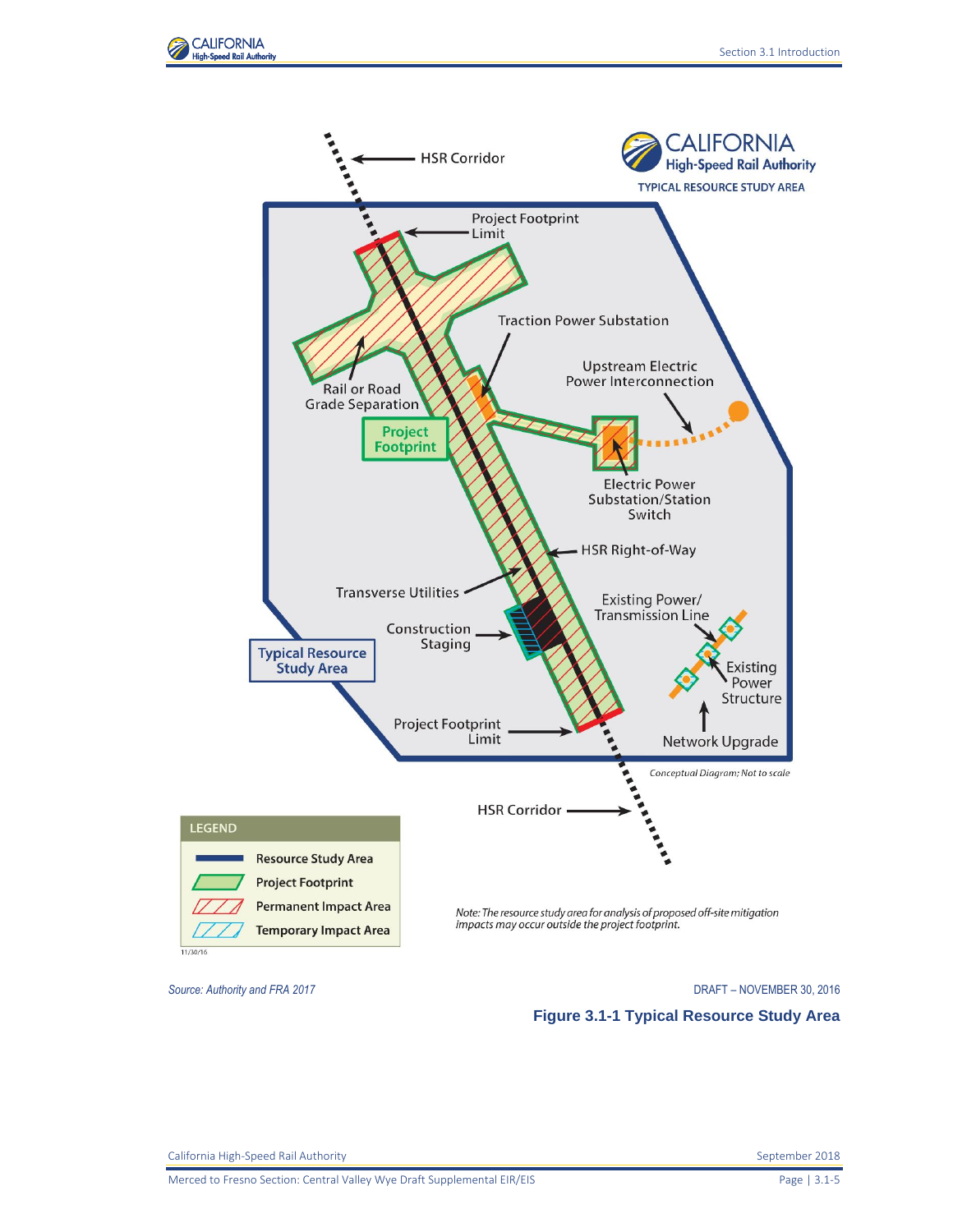## **Methods for NEPA and CEQA Impact Analysis**

Each resource section describes the methods and data sources analysts used for identifying impacts on that resource. The methods for analysis vary by resource and rely on both quantitative and qualitative techniques. Where appropriate to understand the impacts, fieldwork was conducted to collect data. The sections identify any differences in methods or data sources employed between this Draft Supplemental EIR/EIS and the Merced to Fresno Final EIR/EIS. In most cases, the methods are the same and are presented again in each section to facilitate a clear understanding. However, in some instances, the methods have been refined, and these updates are presented in each section.

While the terms "context" and "intensity" themselves are not used in the analysis, these concepts are employed to fully illustrate the impacts and facilitate comparison between alternatives. *Context* refers to the environment in which a proposed project occurs, and may include affected interests or resources, the specific locality, the region, or society as a whole, depending on the resource. *Intensity* refers to the severity of the impact; its analysis encompasses the type, quality, and sensitivity of the resource involved; location and extent of the impact; duration of the impact; whether the action threatens a violation of federal or state law or requirements imposed for the protection of the environment; and other intensity considerations (40 C.F.R. 1508.27). Under NEPA, once a decision to prepare an EIS is made, the analysis focuses on the magnitude of the impact; no explicit judgment of its significance is made.

Conversely, CEQA requires the identification of each "significant effect on the environment" resulting from the project and uses a threshold-based approach to determine significance (CEQA Guidelines §§ 15064(a) and 15126.4). All significant impacts on the environment must be disclosed and mitigated, if feasible. Because of the difference in the approach to the determinations of significance under NEPA and CEQA, impacts determined to be significant under CEQA will not have a similar label under NEPA.

Each impact is identified by a name and number (e.g., Impact AG#1, Temporary Use of Important Farmland). The impact names in this Draft Supplemental EIR/EIS are similar to the impact names in the Merced to Fresno Final EIR/EIS. Any differences in the impact names are the result of organizational changes made to improve readability, changes in the approach to identifying construction impacts and operations impacts, and impacts that are specific to either document.

#### **Determining Significance under CEQA**

The Authority has established thresholds in each resource category based on Appendix G of the CEQA Guidelines to determine the level of significance of impacts under CEQA and, where appropriate, the requirement for mitigation measures to reduce the magnitude and severity of impacts. If a threshold is exceeded, the impact is considered significant and the impact is specifically identified. For significant impacts, feasible mitigation measures are identified. For example, in Section 3.4, the first significant impact discussed is Impact NV#1: Temporary Exposure of Sensitive Receivers to Construction Noise, and mitigation measure NV-MM#1: Construction Noise Mitigation is provided to reduce this impact. If mitigation does not reduce an impact below the threshold, the impact remains significant after mitigation. The CEQA thresholds of significance are presented in each resource section.

## **3.1.3.5 Affected Environment**

The affected environment section describes the existing conditions within the RSA for that resource. The affected environment section provides the basis and context for environmental analysis and evaluation of impacts. This Draft Supplemental EIR/EIS updates the descriptions in the Merced to Fresno Final EIR/EIS with new information about conditions of resources in the affected environment for each resource and extends the Merced to Fresno wye design options to include the area west of Road 8 (see Section 2.2.1, Central Valley Wye Alternatives, for additional information). The area associated with the electrical interconnections and network upgrades are also included as part of the Central Valley Wye alternatives. The updates focus on changes in the regional setting and context since publication of the Merced to Fresno Final EIR/EIS in 2012, including information updated through additional fieldwork, research, and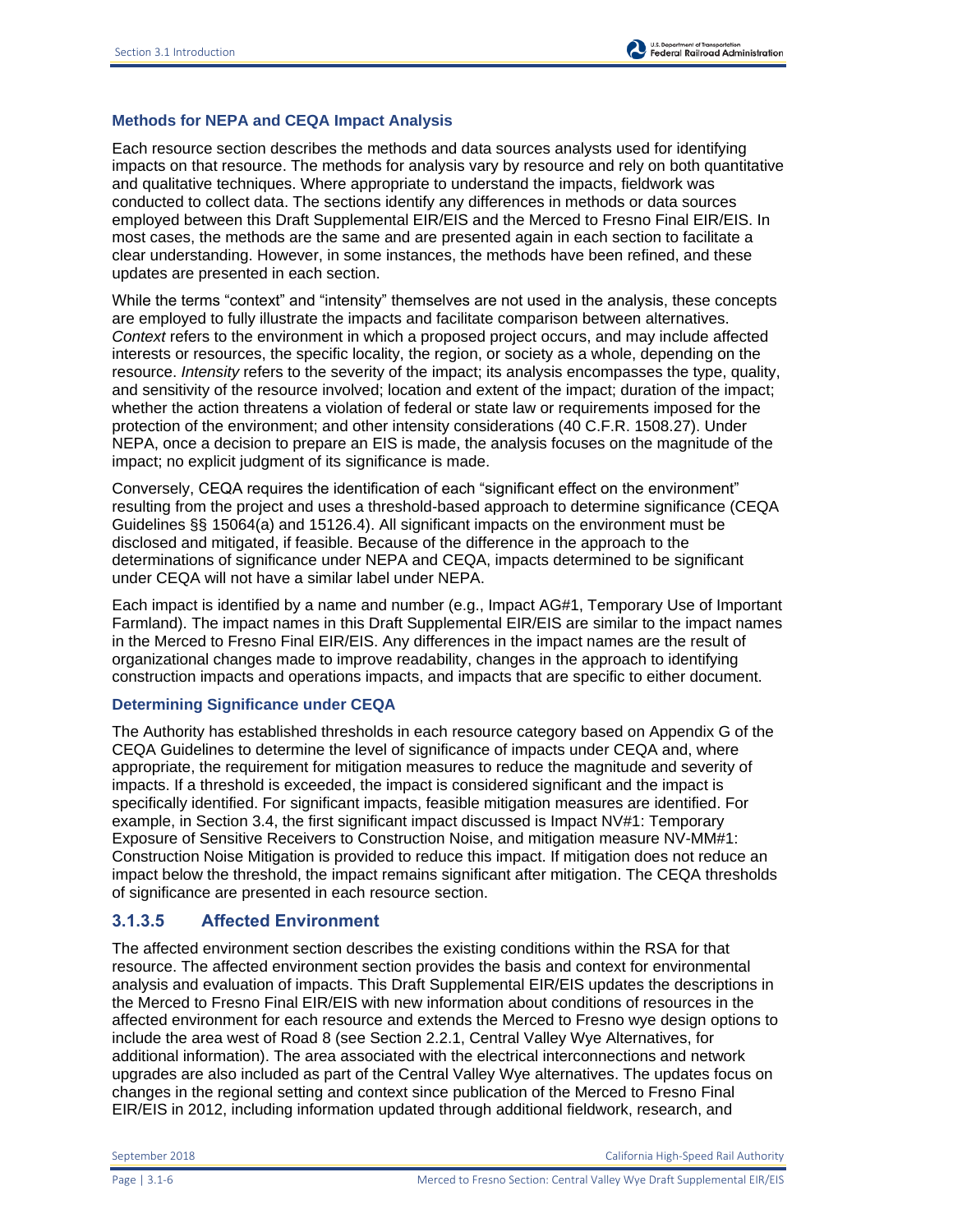meetings with stakeholders. However, for readability, the affected environment is presented comprehensively and includes relevant data from the Merced to Fresno Final EIR/EIS as well information that has been updated since 2012.

CEQA requires an EIR to include a description of the existing physical environmental conditions in the vicinity of the project and states that those conditions will "normally constitute the baseline physical conditions by which a lead agency determines whether an impact is significant" (CEQA Guidelines § 15125(a)). The existing conditions baseline year for this Draft Supplemental EIR/EIS is generally 2015, the time when the environmental analysis for the Central Valley Wye alternatives began. As such, this Draft Supplemental EIR/EIS evaluates the impact of the Central Valley Wye alternatives against the current environmental conditions for the purposes of the CEQA analysis. A description of the requirements under NEPA to provide a comparison to the No Project Alternative follows in Section 3.1.3.6, Environmental Consequences.

# **3.1.3.6 Environmental Consequences**

The environmental consequences section describes the impacts resulting from the Central Valley Wye alternatives as well as the impacts resulting from the No Project Alternative.

### **No Project Alternative**

The CEQA Guidelines also require that an EIR examine "what would be reasonably expected to occur in the foreseeable future if the project were not approved, based on current plans and consistent with available infrastructure and community service" (CEQA Guidelines § 15126.6(e)(2)). Similarly, NEPA requires that the alternatives analysis in an EIS "include the alternative of no action" (CEQ regulations 1502.14(d)). Accordingly, the No Project Alternative is included in this Draft Supplemental EIR/EIS to provide decision makers and the public with a basis of comparison for evaluating the impacts of the Central Valley Wye alternatives. The No Project Alternative in this Draft Supplemental EIR/EIS serves as both the "no action" alternative under NEPA and the "no project" alternative under CEQA.

Each resource section contains an analysis of the No Project Alternative under a "No Project Alternative" subheading. This analysis is qualitative in nature and considers the impacts of current land use and transportation plans in Merced and Madera Counties, including planned improvements to the highway, aviation, conventional passenger rail, and freight rail systems through the 2040 planning horizon for the environmental analysis. The No Project Alternative assumes no high-speed rail is constructed in the area of the Central Valley Wye alternatives, but that the construction that is currently underway in the Merced to Fresno section would continue to completion and connect to the adjacent Fresno to Bakersfield section, which is also under construction. The No Project Alternative also assumes that other parts of the Phase 1 HSR System between San Francisco and Los Angeles would be built and operational by 2040, achieving many, but not all, of the benefits of a continuous, 540 mile Phase 1 system. A gap in the Phase 1 HSR System in the wye area, like a gap in the system anywhere else in the state, would reduce the transportation connectivity and environmental benefits of the Phase 1 system as a whole until the gap is eliminated.

As noted in Section 2.2.2, the EINU proposed in Merced, Madera, Fresno, and Stanislaus Counties are ancillary project features, specifically designed to allow PG&E to accommodate the planned electrical load required for the HSR system only. Consequently, if none of the Central Valley Wye alternatives is approved, these upgrades would not be required. It is anticipated that the network upgrade areas in Merced, Madera, Fresno, and Stanislaus Counties would remain the same as the existing conditions for the foreseeable future because no other PG&E projects are currently proposed or reasonably foreseeable. Therefore, the analysis of the No Project Alterative throughout this chapter is focused on Merced and Madera Counties where reasonably foreseeable consequences of not implementing the Central Valley Wye alternatives would occur.

#### **Central Valley Wye Alternatives**

The environmental consequences section continues with a discussion of the potential temporary and permanent impacts resulting from construction and operation of the Central Valley Wye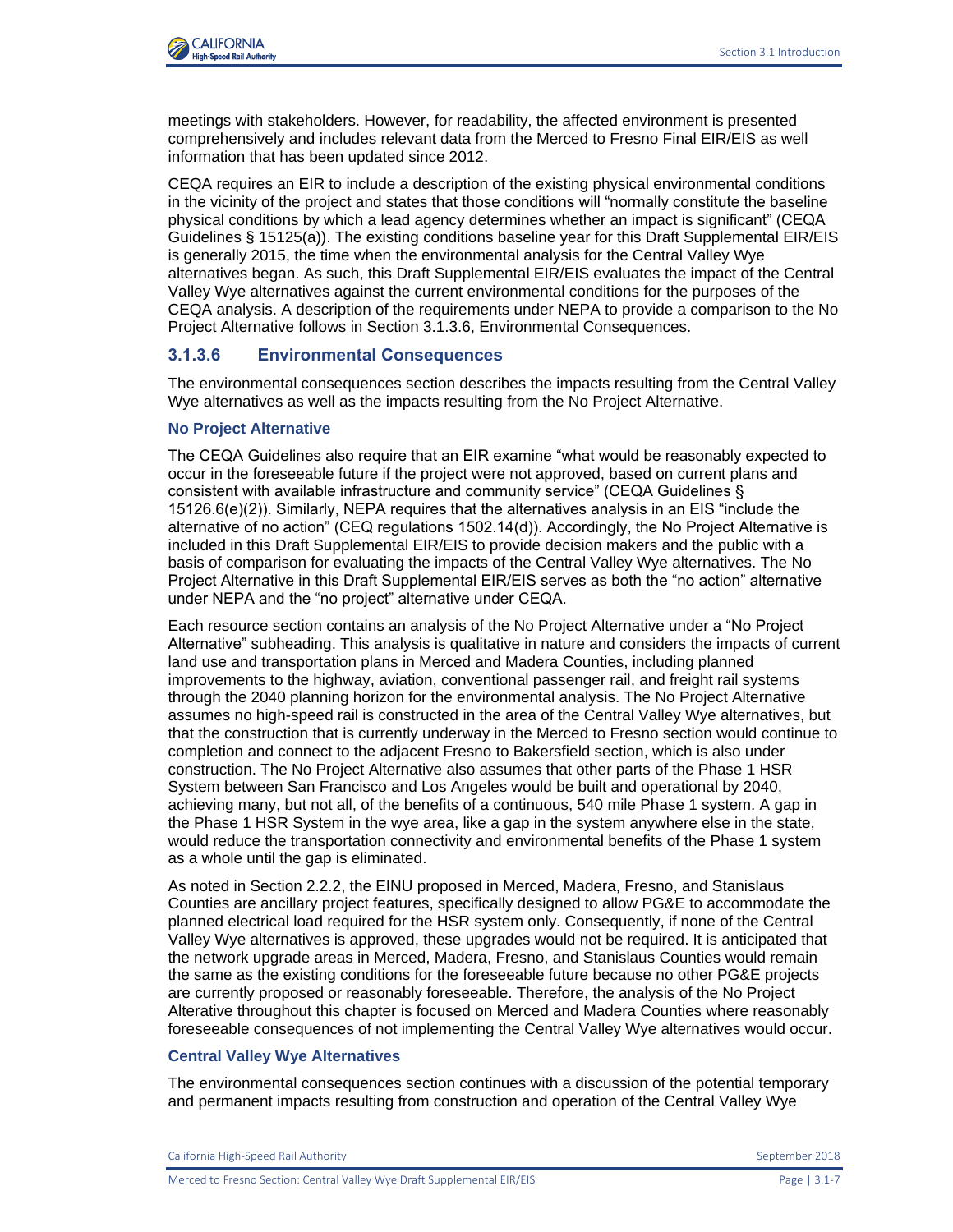alternatives. The analysis includes sufficient information to allow for meaningful evaluation, analysis, and comparison of the Central Valley Wye alternatives. The section presents the environmental consequences in comparative form. As described in Chapter 2, Alternatives, the Central Valley Wye alternatives resemble each other because of their geographic proximity and uniform design features, and consequently in many cases they would result in similar impacts. Where the impacts of the alternatives differ, the chapter section identifies those differences to clearly define the choices each of the alternatives presents.

Each impact discussion that addresses a CEQA threshold also includes a subsection entitled CEQA Conclusion. The CEQA Conclusion subsection identifies the relevant CEQA threshold and describes the level of CEQA significance for that threshold. A discussion of mitigation is included where it is required to address a significant CEQA impact. The full text of applicable mitigation measures is provided later in the resource section. For example, Impact NV#1 in Section 3.4 includes mitigation measure NV-MM#1 to reduce the impact. The full text of NV-MM#1 is provided in Section 3.4.7, Mitigation Measures.

NEPA and CEQA also require examination of a project's cumulative impacts (i.e., a project's impacts considered in conjunction with the impacts of other past, present, and reasonably foreseeable projects causing related impacts). Section 3.19 discusses the Central Valley Wye alternatives' contribution to any cumulative impact for each resource.

## **3.1.3.7 Mitigation Measures**

This section identifies and describes proposed mitigation measures to avoid, minimize, repair or restore, reduce over time, or compensate for adverse impacts. Because this is a supplemental analysis, mitigation measures will apply in the following ways:

- Implementation of the previously adopted mitigation measures from the Merced to Fresno Final EIR/EIS that are applicable to the Central Valley Wye
- Modified mitigation measures from the Merced to Fresno Final EIR/EIS4
- New mitigation measures not included in the Merced to Fresno Final EIR/EIS

This approach tailors mitigation to reduce or offset adverse impacts potentially resulting from implementing each of the Central Valley Wye alternatives, including those impacts previously identified in the Merced to Fresno Final EIR/EIS as well as impacts specific to the Central Valley Wye alternatives. Included in the discussion is mitigation adopted as part of the May 2012 Mitigation Monitoring and Reporting Program and the September 2012 Mitigation Monitoring and Enforcement Plan (and subsequent amendments).

A discussion of potential secondary impacts resulting from the implementation of each mitigation measure follows the full text of each measure (CEQA Guidelines § 15126.4[(a)(1)(D)]). If, during project implementation, changing facts or circumstances render mitigation infeasible, additional environmental review may be required. The Authority will continue the current practice of developing memoranda of understanding and funding agreements with local governments to facilitate implementation of off-site mitigation measures on property owned at the local agency level, where required.

Most mitigation measures identified in Chapter 3 would be implemented within the project footprints of the Central Valley Wye alternatives. These measures may include physical actions accomplished within the Central Valley Wye alternatives' rights-of-way (for example, planting trees along the edges of the HSR right-of-way to visually screen the guideway) and construction methods and techniques, among others. In rare cases when mitigation is not possible within the project footprints of the Central Valley Wye alternatives, some of the proposed mitigation would take place outside the project footprints and therefore outside property the Authority would own as part of its right-of-way acquisitions. Such *off-site* mitigation that occurs outside the project

l

<sup>4</sup> Measures have been modified to address the specific circumstances of the Central Valley Wye. See Section 3.1.2, Changes in Analysis since the Merced to Fresno Final EIR/EIS, for further information.